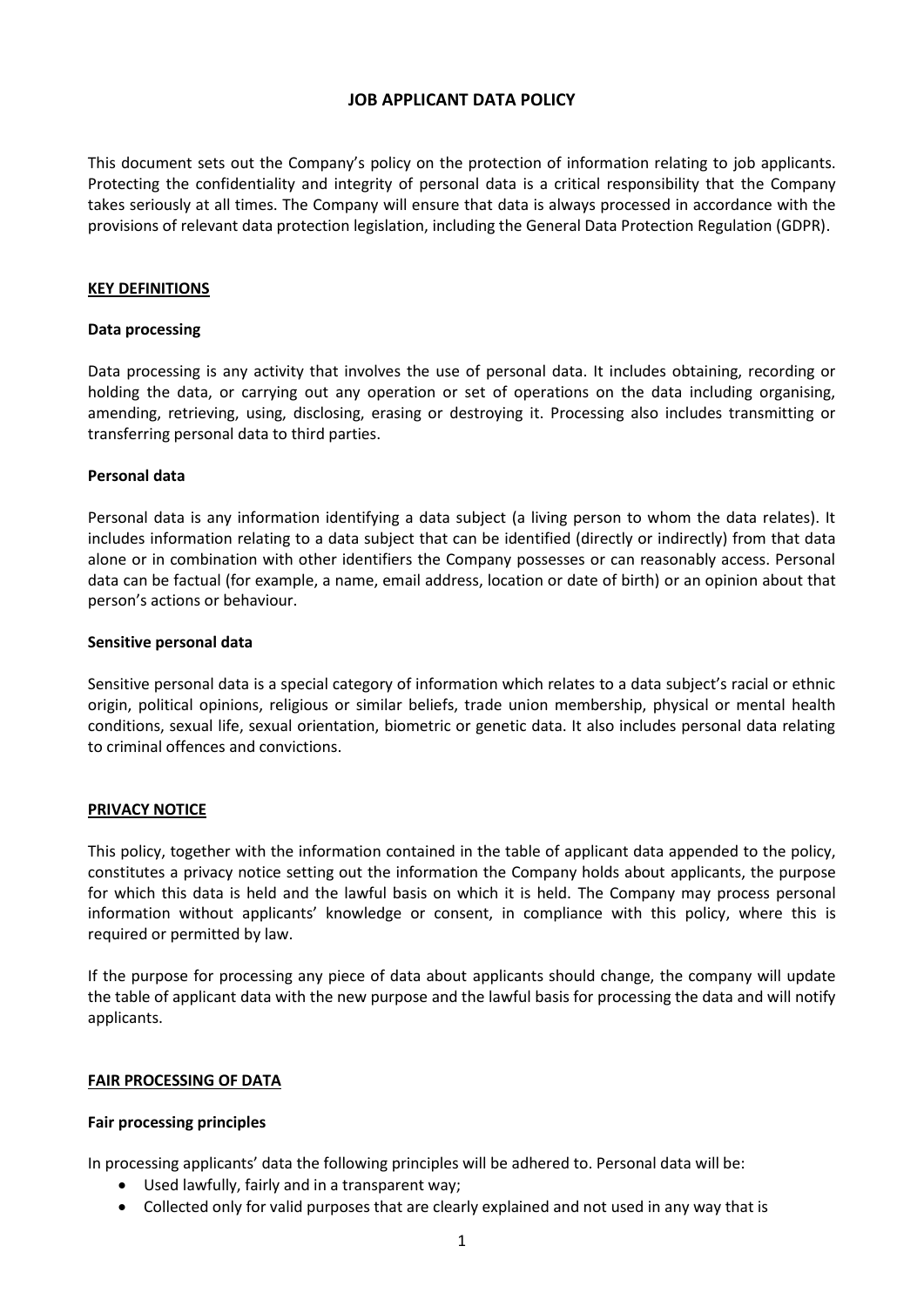incompatible with those purposes;

- Relevant to specific purposes and limited only to those purposes;
- Accurate and kept up to date;
- Kept only as long as necessary for the specified purposes; and
- Kept securely.

# **Lawful processing of personal data**

Personal information will only be processed when there is a lawful basis for doing so. Most commonly, the Company will use personal information in the following circumstances:

- when it is needed to perform applicants' contracts of employment;
- when it is needed to comply with a legal obligation; or
- when it is necessary for the Company's legitimate interests (or those of a third party) and applicants' interests and fundamental rights do not override those interests.

The Company may also use personal information in the following situations, which are likely to be rare:

- when it is necessary to protect applicants' interests (or someone else's interests); or
- when it is necessary in the public interest [or for official purposes].

## **Lawful processing of sensitive personal data**

The Company may process special categories of personal information in the following circumstances:

- In limited circumstances, with explicit written consent;
- in order to meet legal obligations;
- when it is needed in the public interest, such as for equal opportunities monitoring [or in relation to the Company's occupational pension scheme]; or
- when it is needed to assess working capacity on health grounds, subject to appropriate confidentiality safeguards.

Less commonly, the Company may process this type of information where it is needed in relation to legal claims or where it is needed to protect an applicant's interests (or someone else's interests) and the applicant is not capable of giving consent, or where an applicant has already made the information public. The Company may use particularly sensitive personal information in the following ways:

- information relating to leaves of absence, which may include sickness absence or family related leaves, may be used to comply with employment and other laws;
- information about applicants' physical or mental health, or disability status, may be used to ensure health and safety in the workplace and to assess fitness to work, to provide appropriate workplace adjustments, to monitor and manage sickness absence and to administer benefits;
- information about race or national or ethnic origin, religious, philosophical or moral beliefs, or sexual life or sexual orientation, may be used to ensure meaningful equal opportunity monitoring and reporting; and
- information about trade union membership may be used to pay trade union premiums, register the status of a protected applicant and to comply with employment law obligations.

## **Lawful processing of information about criminal convictions**

The Company envisages that it will hold information about criminal convictions. If it becomes necessary to do so, the Company will only use this information where it has a legal basis for processing the information. This will usually be where such processing is necessary to carry out the Company's obligations. Less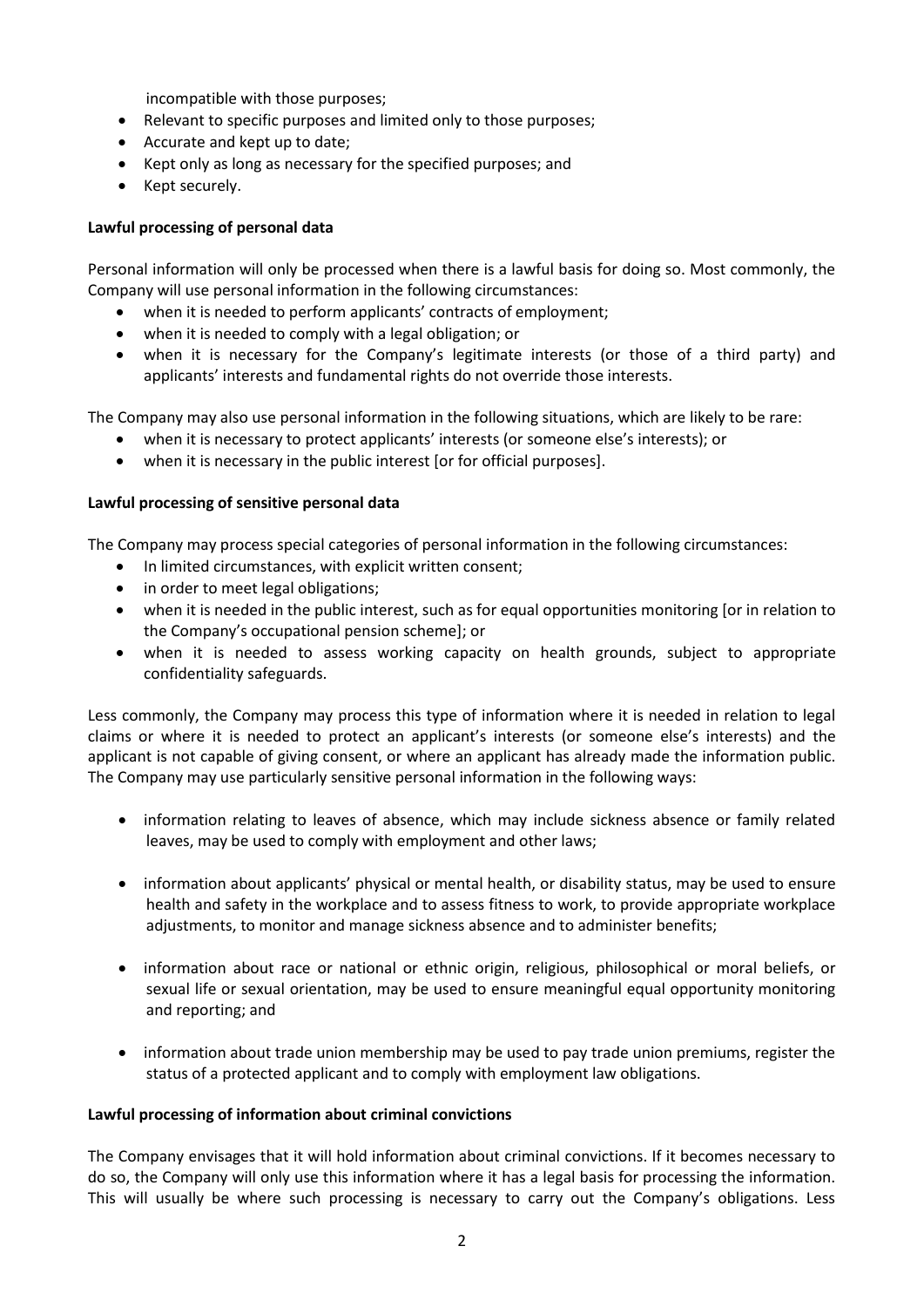commonly, the Company may use information relating to criminal convictions where it is necessary in relation to legal claims, where it is necessary to protect an applicant's interests or someone else's interests and the applicant is not capable of giving consent, or where the applicant has already made the information public.

The Company will only collect information about criminal convictions if it is appropriate given the nature of the role and where it is legally able to do so.

# **Consent to data processing**

The Company does not require consent from applicants to process most types of applicant data. In addition, the Company will not usually need consent to use special categories of personal information in order to carry out legal obligations or exercise specific rights in the field of employment law.

In limited circumstances, applicants may be asked for written consent to process sensitive data. In those circumstances, applicants will be provided with full details of the information that sought and the reason it is needed, so that applicants can carefully consider whether to consent.

Where applicants have provided consent to the collection, processing and transfer of personal information for a specific purpose, they have the right to withdraw consent for that specific processing at any time. Once the Company has received notification of withdrawal of consent it will no longer process information for the purpose or purposes originally agreed to, unless it has another legitimate basis for doing so in law.

# **Automated decision making**

The Company does not envisage that any decisions will be taken about applicants using automated means, however applicants will be notified if this position changes.

# **COLLECTION AND RETENTION OF DATA**

## **Collection of data**

The Company will collect personal information about applicants through the application and recruitment process, either directly from candidates or sometimes from an employment agency or background check provider. The Company may sometimes collect additional information from third parties including former employers, credit reference agencies or other background check agencies.

From time to time, the Company may collect additional personal information from an applicant. IIf the Company requires to obtain additional personal information this policy will be updated or applicants will receive a separate privacy notice setting out the purpose and lawful basis for processing the data.

## **Retention of data**

The Company will only retain applicants' personal information for as long as necessary to fulfil the purposes it was collected it for, including for the purposes of satisfying any legal, accounting, or reporting requirements. Details of retention periods for different aspects of personal information are set out in the table of applicant data appended to this policy.

When determining the appropriate retention period for personal data, the Company will consider the amount, nature, and sensitivity of the personal data, the potential risk of harm from unauthorised use or disclosure of personal data, the purposes for which the personal data is processed, whether the Company can achieve those purposes through other means, and the applicable legal requirements.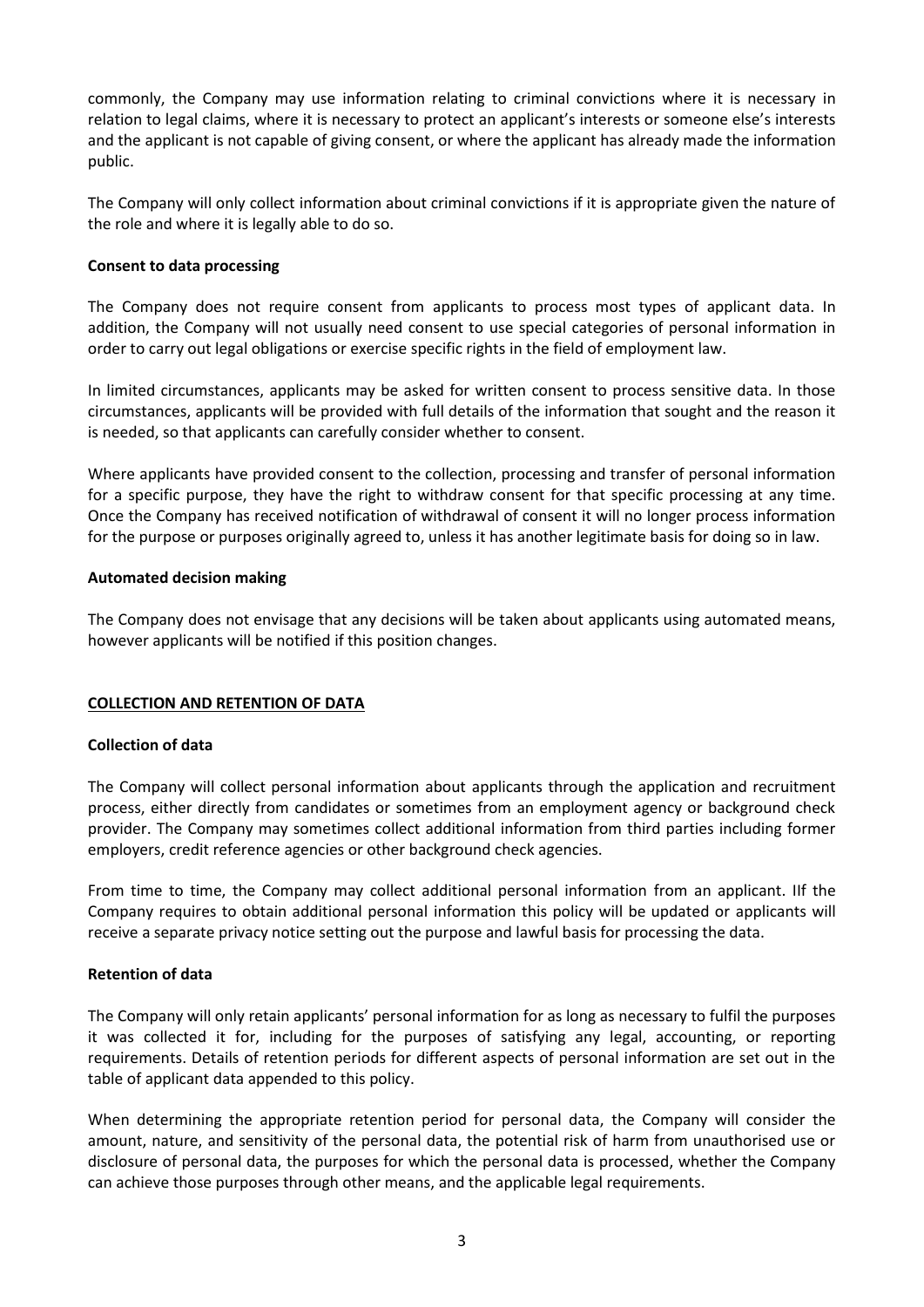In some circumstances the Company may anonymise personal information so that it can no longer be associated with individual applicants, in which case the Company may use such information without further notice to applicants. After the data retention period has expired, the Company will securely destroy applicants' personal information.

# **DATA SECURITY AND SHARING**

#### **Data security**

The Company has put in place appropriate security measures to prevent personal information from being accidentally lost, used or accessed in an unauthorised way, altered or disclosed. Details of these measures are available upon request.

## **Data sharing**

The Company may share personal information with third parties. The Company requires third parties to respect the security of applicant data and to treat it in accordance with the law. The Company may also need to share personal information with a regulator or to otherwise comply with the law.

The Company may also share applicant data with third-party service providers where it is necessary to administer the working relationship with applicants or where the Company has a legitimate interest in doing so. The following activities are carried out by third-party service providers: payroll and pension administration.

#### **STAFF MEMBER RIGHTS AND OBLIGATIONS**

#### **Accuracy of data**

The Company will conduct regular reviews of the information held by it to ensure the relevancy of the information it holds. Applicants are under a duty to inform the Company of any changes to their current circumstances. Where an Applicant has concerns regarding the accuracy of personal data held by the Company, the Applicant should contact the General Manager to request an amendment to the data.

## **Applicant rights**

Under certain circumstances, applicants have the right to:

- **Request access** to personal information (commonly known as a "data subject access request").
- **Request erasure** of personal information.
- **Object to processing** of personal information where the Company is relying on a legitimate interest (or those of a third party) to lawfully process it.
- **Request the restriction of processing** of personal information.
- **Request the transfer** of personal information to another party.

If an applicant wishes to make a request on any of the above grounds, they should contact the General Manager in writing. Please note that, depending on the nature of the request, the Company may have good grounds for refusing to comply. If that is the case, the applicant will be given an explanation by the Company.

#### **Data subject access requests**

Applicants will not normally have to pay a fee to access personal information (or to exercise any of the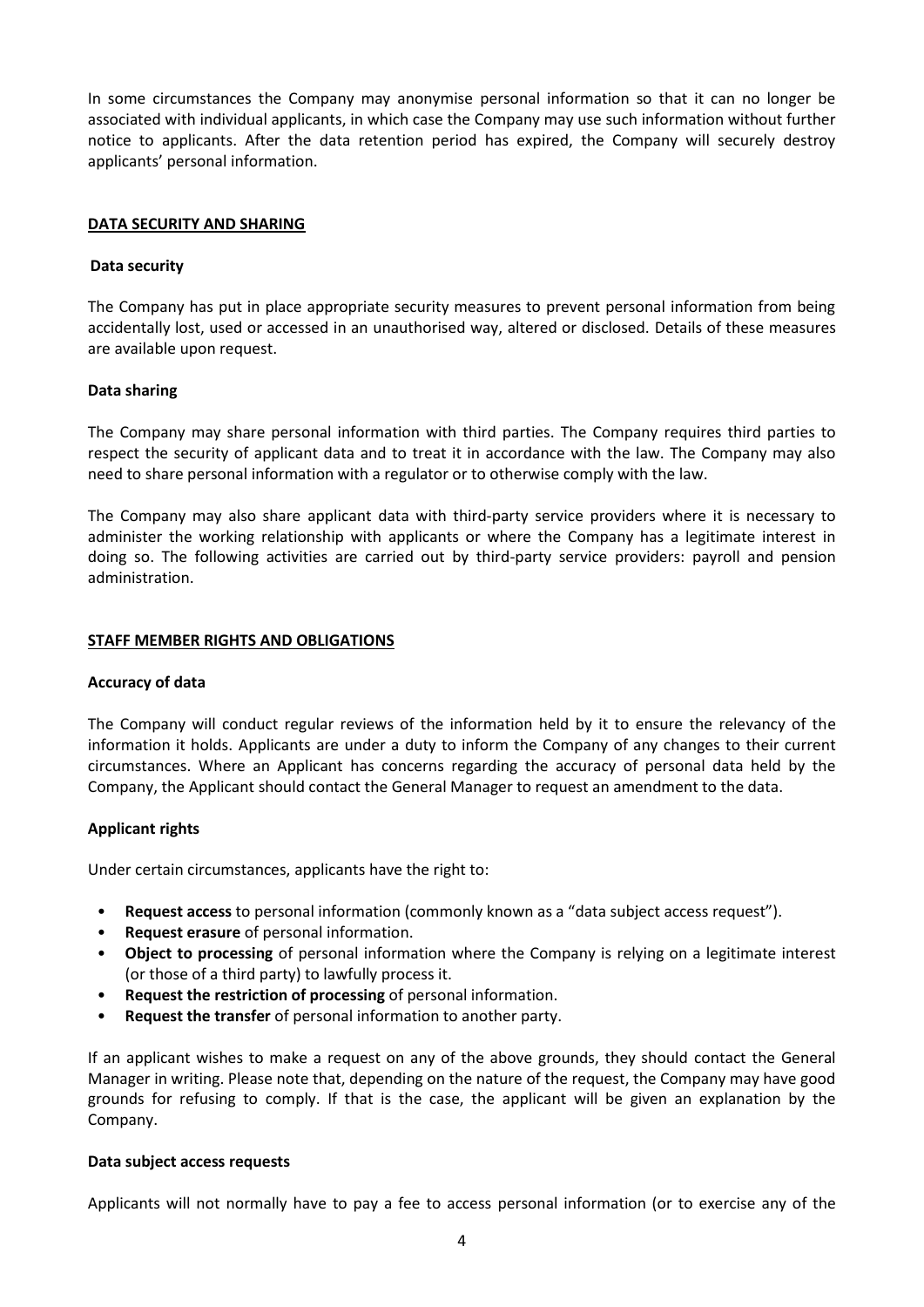other rights). However, the Company may charge a reasonable fee if the request for access is clearly unfounded or excessive. Alternatively, the Company may refuse to comply with the request in such circumstances.

The Company may need to request specific information from the applicant to help confirm their identity and ensure the right to access the information (or to exercise any of the other rights). This is another appropriate security measure to ensure that personal information is not disclosed to any person who has no right to receive it.

# **COMPLIANCE WITH THIS POLICY**

# **The Company's responsibility for compliance**

The Company has appointed a data protection officer (DPO) who is tasked with overseeing compliance with this policy. If applicants have any questions about this policy or how the Company handles personal information, they should contact the DPO. Applicants have the right to make a complaint at any time to the Information Commissioner's Office (ICO), the UK supervisory authority for data protection issues.

# **Data security breaches**

The Company has put in place procedures to deal with any data security breach and will notify applicants and any applicable regulator of a suspected breach where legally required to do so. Details of these measures are available upon request.

# **DECLARATION**

I confirm that I have received a copy of this policy and that I have read and understood it.

Name: \_\_\_\_\_\_\_\_\_\_\_\_\_\_\_\_\_\_\_\_\_\_\_\_\_\_\_\_\_\_

Signature: \_\_\_\_\_\_\_\_\_\_\_\_\_\_\_\_\_\_\_\_\_\_\_\_\_\_\_

Date: \_\_\_\_\_\_\_\_\_\_\_\_\_\_\_\_\_\_\_\_\_\_\_\_\_\_\_\_\_\_\_